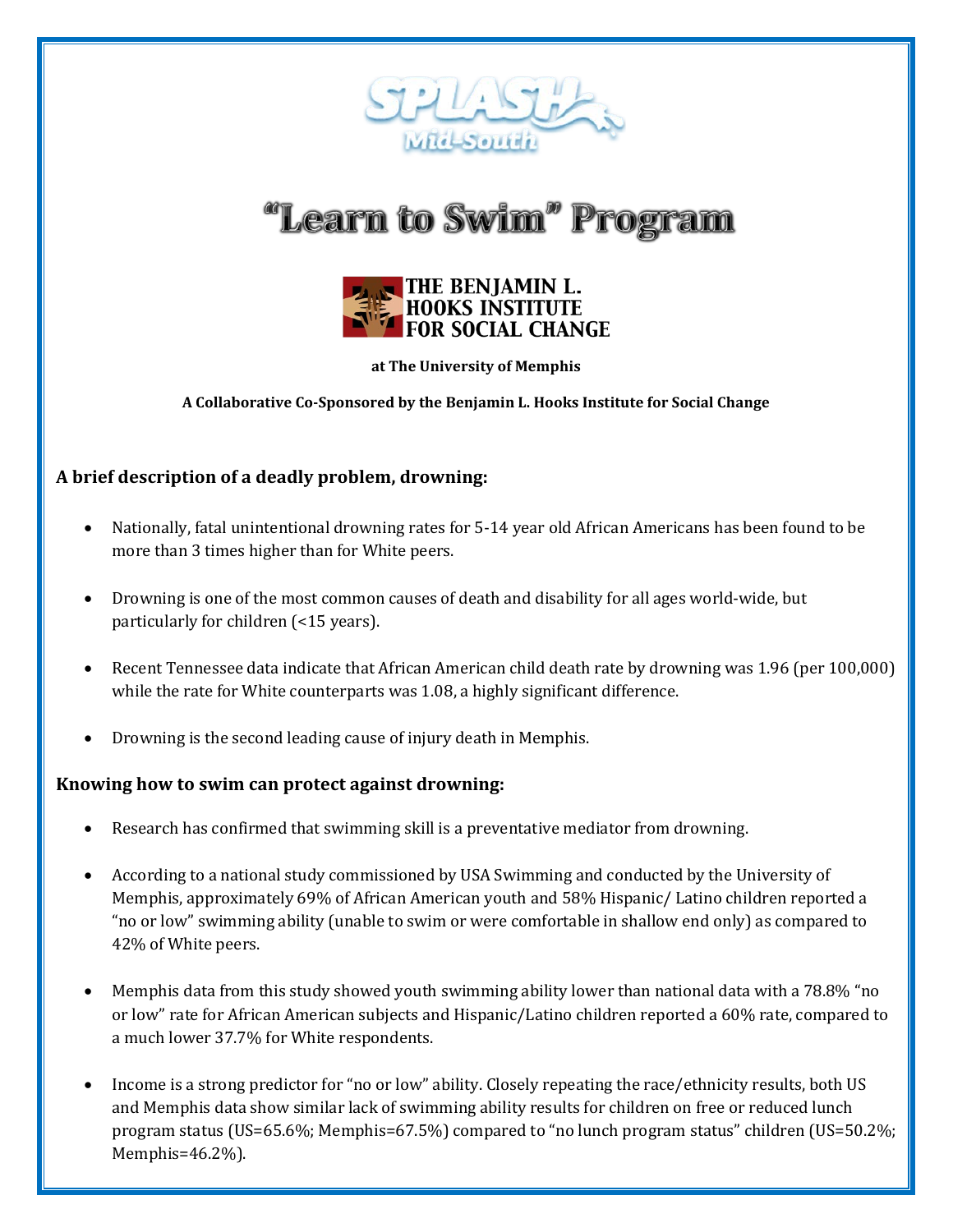- This lack of water competence hinders minority youth from being on competitive teams, which can lead to job/life opportunities (i.e., lifeguarding, teaching, US Navy/Coast Guard) as well as college scholarships.
- Racial membership of all men's and women's collegiate swim programs: only 1.6% reported being African American and 3.5% noted being Hispanic/Latino.
- Race/ethnicity breakdown of all USA Swimming competitive swim team members: 1.7% African American and 4.2% Hispanic/Latino.
- Major predictor variable, or reason, that explains why African American populations do not learn how to swim is fear of drowning or injury due to drowning.
- Other variables include: Lack of parental encouragement, how water and chemicals in the water negatively affect personal appearance issues (hair, skin, & eyes), as well as limited pool access, and financial constraints.
- Historically, minority populations, primarily poor females of color, have been banned from municipal pools.
- Focus group solutions revealed during the USA Swimming/UofM study:
	- o Educate parent/caregivers about the problem;
	- o Ask health clinics/pediatricians to endorse swim lessons for children, and;
	- o *Offer community-based free/low cost swim lesson programs***.**

## **Splash Mid-South: A public/private partnership for swimming in Memphis**

- From February 2009 to present, the Splash Mid-South (SMS) program, formerly known as Make a Splash Mid-South, has taught over 5,000 Memphis area children to swim.
- The SMS program has brought together several community-based organizations toward the goal of teaching aquatic skills and saving lives (i.e., American Red Cross, City of Memphis, YMCA of Memphis & the Mid-South, Methodist Le Bonheur Healthcare and Le Bonheur Children's Hospital, the University of Memphis, the Benjamin L. Hooks Institute for Social Change, the Memphis Tigers Swim Club, & Safe Kids Mid-South).
- In the past, several small and large businesses have donated time and money to Splash Mid-South: Memphis Pool Supply, Methodist/Le Bonheur, Lehman Brothers, Baker Donelson Law Firm, Association of Pool & Spa Professionals Mid-South Chapter, Le Bonheur Children's Hospital, Safe Kids Mid-South, Safe Kids Worldwide, Johnson & Johnson, plus an anonymous local foundation.
- Grants have been awarded to Splash Mid-South by the Benjamin L. Hooks Institute for Social Change, USA Swimming Foundation Make a Splash Initiative, City of Memphis, and Collierville Community Fund.
- Numerous private individuals have donated time and money to Splash Mid-South.